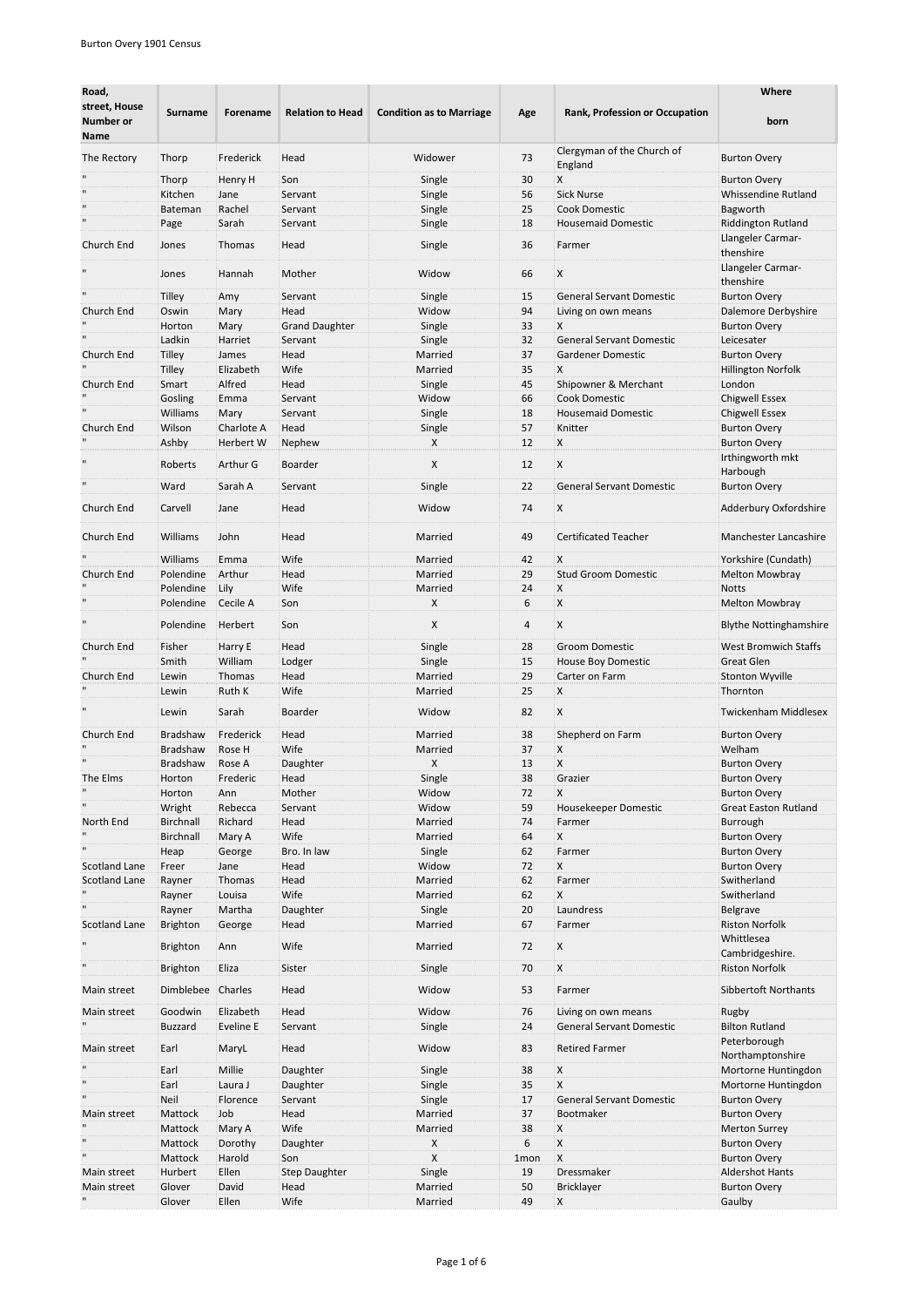| Road,               |                                    |                        |                  |                    |                  |                                                        | Where                                        |
|---------------------|------------------------------------|------------------------|------------------|--------------------|------------------|--------------------------------------------------------|----------------------------------------------|
| Main street         | Newton                             | Elizabeth              | Head             | Widow              | 78               | Χ                                                      | Swepstone                                    |
|                     | Newton                             | Charles                | Son              | Single             | 43               | Railway Labourer                                       | <b>Burton Overy</b>                          |
| Main street         | Peake                              | Ann                    | Head             | Single             | 52               | Charwoman                                              | <b>Burton Overy</b>                          |
| Main street         | Cox<br>Cox                         | Robert                 | Head<br>Wife     | Married<br>Married | 43<br>44         | <b>Bricklayers Labourer</b>                            | <b>Burton Overy</b>                          |
|                     | Cox                                | Mary A<br>Robert W     | Son              | Single             | 21               | Χ<br><b>Under Gardener</b>                             | <b>Burton Overy</b><br><b>Burton Overy</b>   |
|                     | Cox                                | Fred C                 | Son              | Single             | 19               | Cowman on Farm                                         | <b>Burton Overy</b>                          |
|                     | Cox                                | John C                 | Son              | Single             | 17               | Baker's Boy                                            | <b>Burton Overy</b>                          |
| $\mathbf{u}$        | Cox                                | Emma J                 | Daughter         | X                  | 15               | Χ                                                      | <b>Burton Overy</b>                          |
| $\mathbf{H}$        | Cox                                | George                 | Son              | X                  | 12               | X                                                      | <b>Burton Overy</b>                          |
|                     | Cox                                | Albert                 | Son              | X                  | 10               | X                                                      | <b>Burton Overy</b>                          |
| $\mathbf{u}$        | Cox                                | Walter                 | Son              | X                  | 8                | X                                                      | <b>Burton Overy</b>                          |
|                     | Cox                                | Fanny                  | Daughter         | X                  | 6                | X                                                      | <b>Burton Overy</b>                          |
|                     | Cox<br>Bradshaw                    | Harry                  | Son              | X                  | $\overline{2}$   | X                                                      | <b>Burton Overy</b>                          |
| Main street         | <b>Bradshaw</b>                    | John<br>Hannah         | Head<br>Wife     | Married<br>Married | 54<br>50         | Ordinary Agricultural Labourer<br>X                    | <b>Burton Overy</b><br>Pailton Warwickshire  |
|                     | <b>Bradshaw</b>                    | Joseph                 | Son              | Single             | 18               | Ordinary Agricultural Labourer                         | <b>Burton Overy</b>                          |
|                     | <b>Bradshaw</b>                    | Fred                   | Son              | X                  | 15               | Ordinary Agricultural Labourer                         | <b>Burton Overy</b>                          |
| $\mathbf{H}$        | <b>Bradshaw</b>                    | Richard                | Son              | X                  | 11               | X                                                      | <b>Burton Overy</b>                          |
|                     | <b>Bradshaw</b>                    | Frances S              | Daughter         | X                  | 8                | X                                                      | <b>Burton Overy</b>                          |
| $\mathbf{H}$        | <b>Bradshaw</b>                    | Alfred H               | Son              | X                  | 4                | X                                                      | <b>Burton Overy</b>                          |
|                     | Peake                              | Frederic               | Lodger           | X                  | 31               | Helper in stables                                      | <b>Burton Overy</b>                          |
| Main street         | Read                               | Fanny                  | Head             | Widow              | 52               | Postmistress                                           | <b>Burton Overy</b>                          |
|                     | Houlden                            | Ellen                  | Mother           | Widow              | 82               | Shopkeeper & Grocer                                    | Seaton Rutland                               |
| Main street         | Lewin                              | John                   | Head             | Married            | 65               | Ordinary Agricultural Labourer                         | <b>Burton Overy</b>                          |
|                     | Lewin                              | Sarah A                | Daughter         | Single             | 24               | Housekeeper Domestic                                   | <b>Burton Overy</b>                          |
| Main street         | <b>Bradshaw</b><br><b>Bradshaw</b> | John W<br>Annie R      | Head<br>Wife     | Married<br>Married | 28<br>34         | <b>Bricklayers Labourer</b><br>X                       | <b>Burton Overy</b>                          |
|                     | <b>Bradshaw</b>                    | Ernest W               | Son              | X                  | 3                | X                                                      | <b>Stackley House</b><br><b>Burton Overy</b> |
| Main street         | Tilley                             | Edward H               | Head             | Married            | 49               | Shepherd on Farm                                       | Great streeton                               |
|                     | Tilley                             | Ann                    | Wife             | Married            | 44               |                                                        | Carlton Curlieu                              |
|                     | <b>Tilley</b>                      | James                  | Son              | Single             | 18               | Waggoner on Farm                                       | <b>Burton Overy</b>                          |
|                     | <b>Tilley</b>                      | John                   | Son              | X                  | 13               | X                                                      | <b>Burton Overy</b>                          |
|                     | <b>Tilley</b>                      | Fanny H                | Daughter         | X                  | 8                | X                                                      | <b>Burton Overy</b>                          |
| $\mathbf{H}$        | <b>Tilley</b>                      | May                    | Daughter         | X                  | 6                | X                                                      | <b>Burton Overy</b>                          |
|                     | Tilley                             | Violet E               | Daughter         | X                  | $\overline{4}$   | X                                                      | <b>Burton Overy</b>                          |
| Main street         | Cox                                | James                  | Head             | Widower            | 70               | Baker & Grocer                                         | <b>Burton Overy</b>                          |
|                     | Martin                             | Ann                    | Sister           | Widow              | 77               | Χ                                                      | <b>Burton Overy</b>                          |
|                     | Cook                               | Emma                   | Servant          | Widow              | 74               | Housekeeper Domestic                                   | <b>Congrieve Staffs</b>                      |
|                     | Cook<br>Cooke                      | Ann                    | Servant          | Single<br>Married  | 38               | <b>Grocers Assistant</b>                               | Penkridge Staffs                             |
| Main street         | Cooke                              | Robert<br>Ann          | Head<br>Wife     | Married            | 84<br>76         | Cabinet maker & Joiner<br>X                            | Leicester<br>Leicester                       |
| Main street         | Cock                               | Rebecca                | Head             | Widow              | 66               | <b>Butcher</b>                                         | Foxton                                       |
|                     |                                    |                        |                  |                    |                  |                                                        |                                              |
|                     | Cock                               | Elizabeth A J Daughter |                  | Single             | 34               | X                                                      | <b>Great Glen</b>                            |
| $\mathbf{H}$        | Cock                               | Archibald G GrandSon   |                  | X                  | 14               | X                                                      | <b>Burton Overy</b>                          |
| $\mathbf{H}$        | Pears                              | Albert G               | Servant          | Single             | 25               | Journeyman Butcher                                     | Saxby                                        |
|                     | Smith                              | Mary E                 | Servant          | Single             | 22               | <b>General Servent Domestic</b>                        | <b>Burton Overy</b>                          |
| Main street         | Pebody                             | Henry                  | Head             | Married            | 35               | Cashier & Carter                                       | Northants Yelvertoft                         |
|                     | Pebody                             | Mary                   | Wife             | Married            | 31               | X                                                      | Great Glen                                   |
|                     | Woolman                            | William                | F-in-Law         | Married            | 76               | Ordinary Agricultural Labourer                         | <b>Stonton Wyville</b>                       |
| Main street         | Mattock                            | Alice                  | Head             | Widow              | 77               | X                                                      | Losby                                        |
| Main street         | Mattock<br>Lomach                  | Alice<br>John          | Daughter<br>Head | Single<br>Married  | 39<br>50         | Dressmaker<br>Ordinary Agricultural Labourer           | <b>Burton Overy</b><br>Illston on the Hill   |
|                     | Lomach                             | Martha J L             | Wife             | Married            | 52               |                                                        | Cranoe                                       |
|                     | Nourish                            | Joseph H               | Step Son         | X                  | 12               |                                                        | Illston on the Hill                          |
| Main street         | Hill                               | John W                 | Head             | Married            | 28               | Stockman on Farm                                       | <b>Burton Overy</b>                          |
|                     | Hill                               | Elizabeth              | Wife             | Married            | 31               | Χ                                                      | <b>Burton Overy</b>                          |
|                     | Hill                               | William                | Son              | X                  | under 1<br>month | $\mathsf{X}$                                           | <b>Burton Overy</b>                          |
| Manor House         | Sampson                            | Joshua                 | Head             | Married            | 43               | Fellmonger                                             | Wigston magna                                |
| Lane                |                                    |                        |                  |                    |                  |                                                        |                                              |
|                     | Sampson                            | Mary J                 | Wife             | Married            | 40               | Χ                                                      | Shearsby                                     |
| $\mathbf{H}$        | Sampson<br>Sampson                 | Edith J<br>John W      | Daughter<br>Son  | X<br>X             | 17<br>15         | <b>Mothers Help Domestic</b><br><b>Fellmongers Son</b> | Wigston magna<br>Wigston magna               |
| $\mathbf{u}$        | Sampson                            | Joshua R               | Son              | X                  | 8                | X                                                      | Huncote                                      |
| $\mathbf{u}$        | Sampson                            | Henry B                | Son              | X                  | $\overline{a}$   | X                                                      | Littlethorpe Cosby                           |
|                     | Sampson                            | Robert D               | Son              | X                  | $\mathbf{1}$     | X                                                      | <b>Burton Overy</b>                          |
| manor House         | Cox                                | John E                 | Head             | Married            | 39               | Grazier & Baker                                        | <b>Burton Overy</b>                          |
| Lane                |                                    |                        | Wife             |                    |                  | X                                                      |                                              |
| $\mathbf{H}$        | Cox<br>Cox                         | Helen s R<br>Elsie     | Daughter         | Married<br>X       | 33<br>8          | X                                                      | Great Glen<br><b>Burton Overy</b>            |
| $\mathbf{H}$        | Cox                                | Edith R                | Daughter         | X                  | 7                | X                                                      | <b>Burton Overy</b>                          |
| $\mathbf{u}$        | Cox                                | Goodhall R             | Son              | X                  | 5                | X                                                      | <b>Burton Overy</b>                          |
| $\mathbf{H}$        | Cox                                | James H                | Son              | X                  | 3                | X                                                      | <b>Burton Overy</b>                          |
| manor House<br>Lane | Beadman                            | Mary                   | Head             | Widow              | 70               | Charwoman                                              | Ibstock                                      |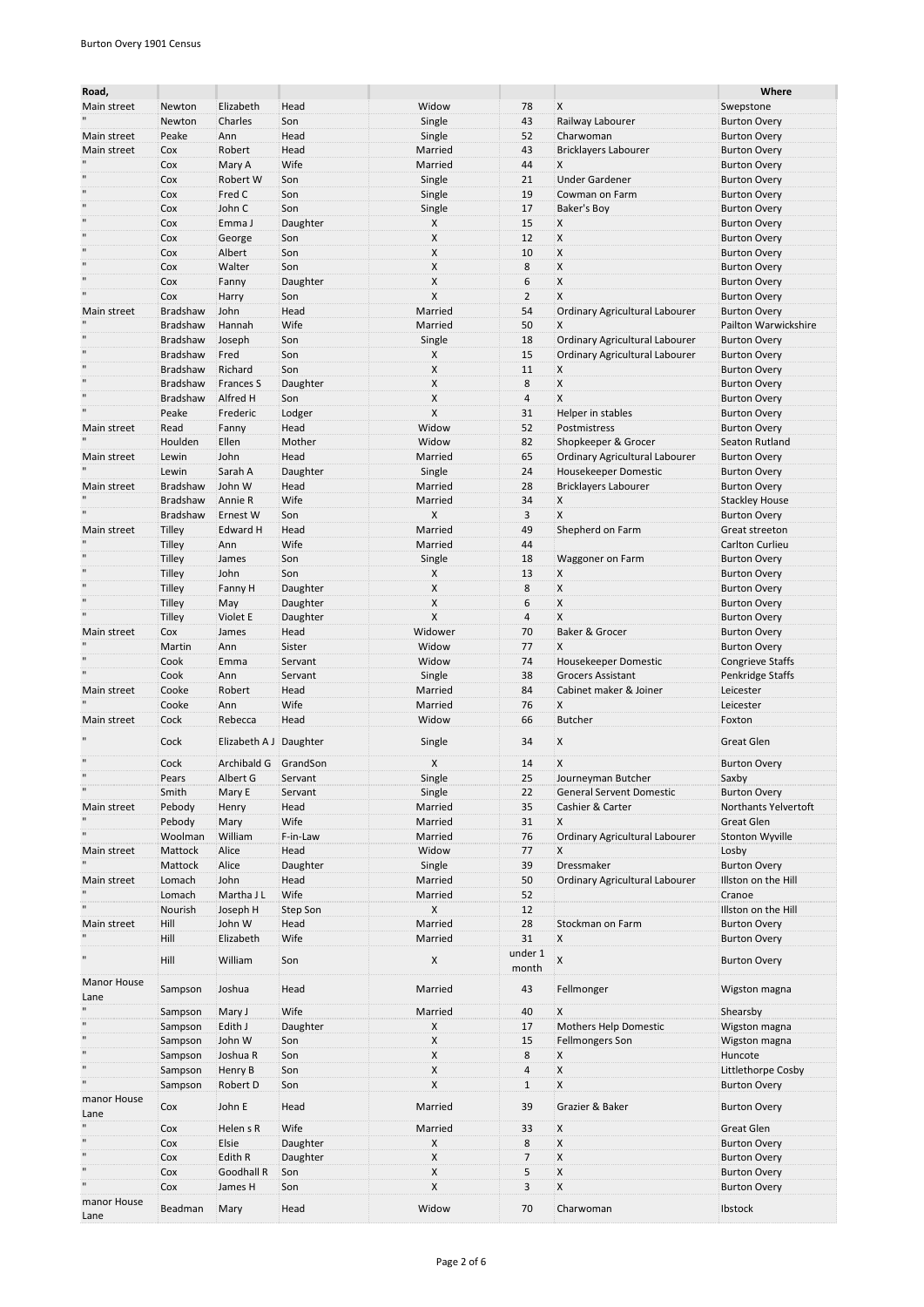| Road,                                    |                    |                       |                             |              |                |                                    | Where                              |
|------------------------------------------|--------------------|-----------------------|-----------------------------|--------------|----------------|------------------------------------|------------------------------------|
| manor House<br>Lane                      | Oswin              | James                 | Head                        | Married      | 70             | Farmer                             | <b>Burton Overy</b>                |
| $\mathbf{u}$                             | Oswin              | Mary                  | Wife                        | Married      | 68             | X                                  | Saddington                         |
| $\mathbf{u}$                             | Oswin              | Annie H               | Daughter                    | Single       | 35             | $\mathsf{X}$                       | <b>Burton Overy</b>                |
| $\blacksquare$                           | Oswin              | Ellen                 | Daughter                    | Single       | 33             | X                                  | <b>Burton Overy</b>                |
| $\mathbf{u}$                             | Fox                | Florence M            | Servant                     | Single       | 19             | <b>Housemaid Domestic</b>          | <b>Burton Overy</b>                |
| <b>Bell Lane</b>                         | Perkins            | Alice                 | Head                        | Widow        | 70             | Laundress                          | <b>Stretton Parva</b>              |
|                                          | Perkins            | John                  | GrandSon                    | X            | 12             | X<br>Retired                       | <b>Stretton Parva</b><br>Newton    |
| <b>Bell Lane</b>                         | King               | William               | Head                        | Married      | 65             | Shoemaker                          | Harcourt                           |
| $\blacksquare$                           | King               | Eliza                 | Wife                        | Married      | 61             | .X                                 | Glenn magna                        |
| Bell Inn                                 | Smith              |                       |                             | Married      | 29             | Stone                              |                                    |
|                                          |                    | Harry                 | Head                        |              |                | Engraver                           | <b>Burton Overy</b>                |
| $\mathbf{u}$                             | Smith              | Lizzie J              | Wife                        | Married      | 32             | X                                  | Great<br>Glen                      |
| $\mathbf{u}$                             | Smith              | Ida E                 | Daughter                    | X            | 4              | X                                  | Great<br>Glen                      |
| $\mathbf{u}$                             | Smith              | Vera P                | Daughter                    | X            | 3              | X                                  | Great<br>Glen                      |
|                                          | Smith              | Horace L              | Son                         | X            | $\mathbf{1}$   | X                                  | <b>Burton Overy</b>                |
| $\mathbf{u}$                             | Freeman            | Percy                 | Boarder                     | Single       | 21             | Plumber                            | Hornsey<br>Middx                   |
| $\mathbf{u}$                             | Brown              | George                | Boarder                     | Married      | 44             | <b>Bricklayer</b>                  | Westbury<br>Wilts                  |
| $\mathbf{u}$                             | Davies             | John B                | Boarder                     | Single       | 20             | Plumber                            | Leighton<br><b>Buzzard</b><br>Beds |
| $\mathbf{u}$                             | Beadman            | Clara                 | Srevant                     | X            | 12             | Nurse<br>attending<br>dom          | <b>Bulwell Notts</b>               |
| <b>Bell Lane</b>                         | Mattock            | Hannah                | Head                        | Single       | 62             | School<br>Laundress                | <b>Burton Overy</b>                |
|                                          |                    |                       |                             |              |                | Carpenter                          |                                    |
|                                          | Mattock            | John G                | Son                         | Married      | 27             | & Joiner                           | <b>Burton Overy</b>                |
| $\mathbf{u}$<br>$\overline{\phantom{0}}$ | Mattock<br>Mattock | Elizabeth<br>Reginald | Daughter in Law<br>GrandSon | Married<br>X | 23<br>9 month  | X<br>$\mathbf{X}$                  | Somerby<br><b>Burton Overy</b>     |
| <b>Bell Lane</b>                         | Newton             | Frederick             | Head                        | Married      | 39             | Carpenter                          | <b>Burton Overy</b>                |
| $\mathbf{u}$                             | Newton             | Sarah A               | Wife                        | Married      | 37             | & Joiner<br>X                      | Mount-                             |
| $\mathbf{u}$                             |                    | Charles               |                             | X            |                |                                    | sorrel                             |
|                                          | Newton             | F.                    | Son                         |              | $\overline{7}$ | X                                  | <b>Burton Overy</b>                |
| $\blacksquare$                           | Newton             | William               | Son                         | X            | 5              | X                                  | <b>Burton Overy</b>                |
| $\mathbf{u}$                             | Newton             | Ernest<br>W           | Son                         | Χ            | $\overline{2}$ | X                                  | <b>Burton Overy</b>                |
| <b>Bell Lane</b>                         | Seal               | Thomas                | Head                        | Married      | 64             | Shoeing<br>and<br>General<br>Smith | Kirkby Mallory                     |
| $\mathbf{u}$                             | Seal               | Mary                  | Wife                        | Married      | 62             | X                                  | Desford                            |
| $\blacksquare$                           | Seal               | Fred                  | Son                         | Single       | 23             | Shoeing<br>and<br>General<br>Smith | <b>Sutton Cheney</b>               |
| $\mathbf{u}$                             | Griffin            | Frank<br>J P          | GrandSon                    | X            | $\bf 8$        | X                                  | Hinkley                            |
| <b>Bell Lane</b>                         | Tilley             | Tom<br>H              | Head                        | Married      | 54             | Waggoner<br>on Farm                | <b>Stretton Magna</b>              |
| $\blacksquare$                           | <b>Tilley</b>      | Ann                   | Wife                        | Married      | 50             | X                                  | Hanslpoe Bucks                     |
| $\blacksquare$                           | Tilley             | Harry                 | Son                         | Single       | 16             | Shepard<br>Boy on Farm             | <b>Burton Overy</b>                |
| $\blacksquare$                           | Tilley             | Sarah<br>А            | Daughter                    | Single       | 14             | Stocking<br>Knitter                | <b>Burton Overy</b>                |
| $\blacksquare$                           | Tilley             | Ruth<br>M             | Daughter                    | X            | 12             | Stocking<br>Knitter                | <b>Burton Overy</b>                |
| $\overline{\phantom{0}}$                 | Tilley             | Edith                 | Daughter                    | X            | 6              | X                                  | <b>Burton Overy</b>                |
| <b>Bell Lane</b>                         | Clarke             | Charles               | Head                        | Married      | 65             | Living on<br>own means             | Raven-<br>stone                    |
|                                          | Clarke             | Lois                  | Wife                        | Married      | 68             | X                                  | <b>Andover Hants</b>               |
| $\mathbf{u}$                             | Clarke             | Lois E                | Daug                        | Single       | 34             | X                                  | <b>Watford Herts</b>               |
| $\blacksquare$                           | Clarke             | Charles H A           | Son                         | Single       | 25             | Architect<br>Retired               | Gilmorton                          |
| Carlton Lane                             | Hall               | Joseph                | Head                        | Married      | 57             | Grazier                            | Hooughton on the Hill              |
|                                          | Hall               | Ann                   | Wife                        | Married      | 45             | X                                  | Newton Harcourt                    |
| $\blacksquare$                           | Hall               | Ethel<br>M            | Daughter                    | Single       | 19             | Teacher<br>of Music                | <b>Burton Overy</b>                |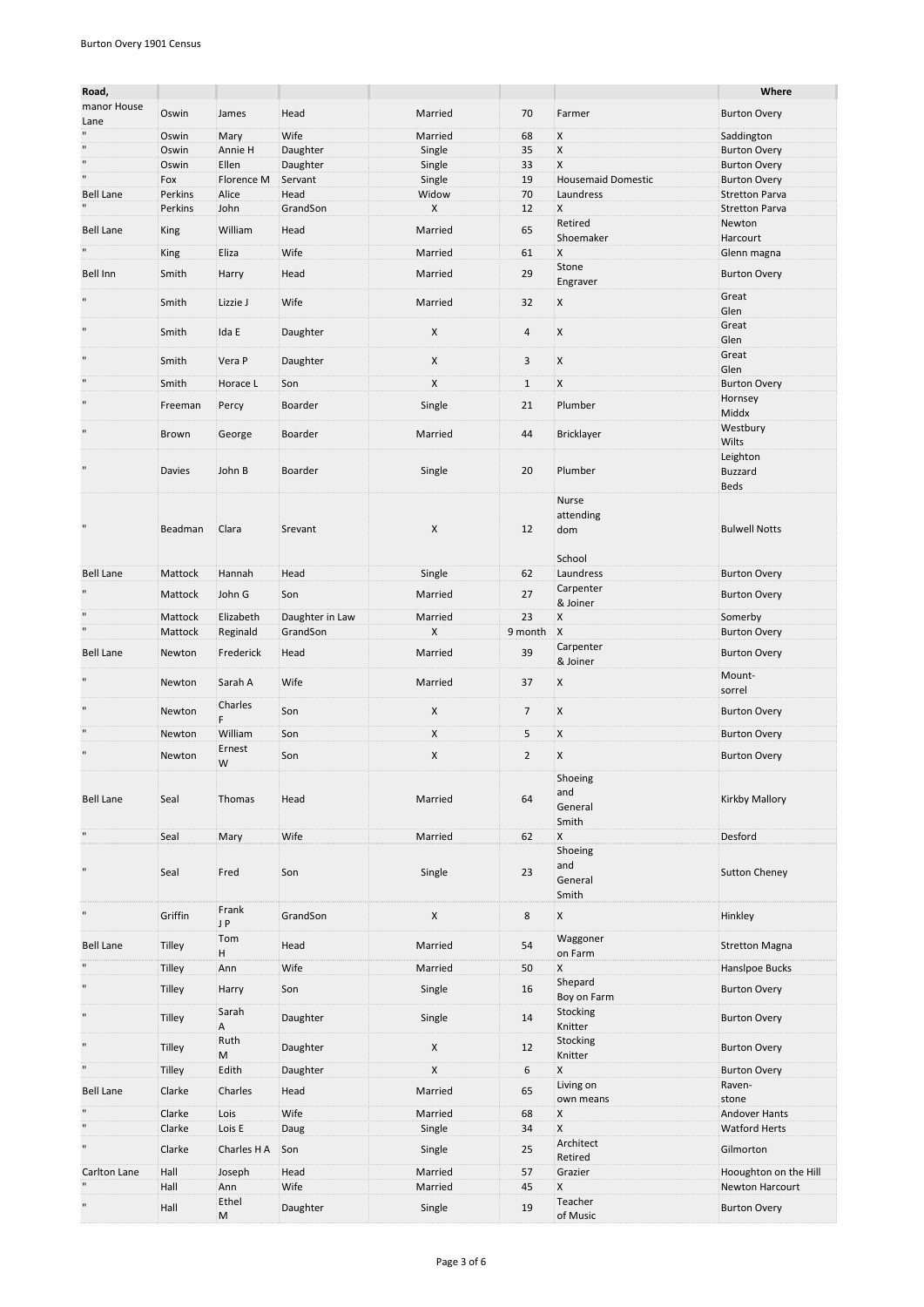| Road,                         |                  |                     |             |         |                  |                                          | Where                                      |
|-------------------------------|------------------|---------------------|-------------|---------|------------------|------------------------------------------|--------------------------------------------|
| $\mathbf{u}$                  | Hall             | Ina                 | Daughter    | X       | 11               | X                                        | <b>Burton Overy</b>                        |
| $\mathbf{u}$                  | Hall             | Gladys              | Daughter    | X       | 9                | X                                        | <b>Burton Overy</b>                        |
|                               |                  | Joseph              |             |         |                  |                                          |                                            |
|                               | Hall             | N                   | Son         | X       | $\overline{7}$   | X                                        | <b>Burton Overy</b>                        |
| $\mathbf{u}$                  | Hall             | John G              | Son         | X       | 4                | X                                        | <b>Burton Overy</b>                        |
| $\blacksquare$                | O'Leary          | Margaret            | Boarder     | Single  | 16               | X                                        | Manc-                                      |
|                               |                  | M                   |             |         |                  |                                          | hester Lancs                               |
| $\blacksquare$                | O'Leary          | Evelyn              | Boarder     | X       | 14               | X                                        | Man-                                       |
|                               |                  |                     |             |         |                  |                                          | chester Lancs                              |
| Carlton Lane                  | Frier            | Bill                | Head        | Widower | 41               | Gardener                                 | <b>Burton Overy</b>                        |
|                               |                  |                     |             |         |                  | (not domestic)                           |                                            |
|                               | Frier            | Noah                | Father      | Widower | 75               | Ordinary<br><b>Agricultural Labourer</b> | <b>Burton Overy</b>                        |
|                               | Frier            | Rosanna             | Daughter    | X       | 10               | Χ                                        | Cosby                                      |
|                               |                  |                     |             |         |                  |                                          | Great                                      |
| <b>Bunkers Hill</b>           | Dencher          | Joshia              | Head        | Married | 49               | Builder                                  | Glen                                       |
|                               | Dencher          | Hannah              | Wife        | Married | 49               | X                                        | <b>Burton Overy</b>                        |
| $\mathbf{u}$                  |                  |                     |             |         |                  |                                          | Great                                      |
|                               | Dencher          | William             | Son         | Single  | 27               | <b>Bricklayer</b>                        | Glen                                       |
| $\mathbf{u}$                  |                  |                     |             |         |                  |                                          | Great                                      |
|                               | Dencher          | Fred                | Son         | Single  | 19               | Bricklayer                               | Glen                                       |
| $\blacksquare$                | Dencher          | Emma                | Daughter    |         | 17               | <b>Stocking</b>                          | Great                                      |
|                               |                  |                     |             | Single  |                  | Weaver                                   | Glen                                       |
| П                             | Dencher          | Alice               | Daughter    | Single  | 15               | Dress-makers                             | Great                                      |
|                               |                  |                     |             |         |                  | Apprentice                               | Glen                                       |
| <b>Bunkers Hill</b>           | Newton           | Rachel              | Head        | Widow   | 79               | X                                        | Newton Harcourt                            |
|                               | Newton           | Tom H               | Son         | Single  | 49               | Ordinary Agricultural Labourer           | <b>Burton Overy</b>                        |
| <b>Bunkers Hill</b>           | Newton           | William             | Head        | Married | 45               | Groom                                    | <b>Burton Overy</b>                        |
|                               | Newton           | Elizabeth           | Wife        | Married | 38               | X                                        | <b>Burton Overy</b>                        |
|                               | Newton           | Sarah               | Daughter    | X       | 13               | Stocking                                 | <b>Burton Overy</b>                        |
|                               |                  | E                   |             |         |                  | Spinner                                  |                                            |
| $\mathbf{u}$                  | Newton           | James               | Son         | X       | 11               | X                                        | <b>Burton Overy</b>                        |
|                               |                  | W                   |             |         |                  |                                          |                                            |
| $\mathbf{u}$                  | Newton           | George<br>Г         | Son         | X       | $\overline{7}$   | X                                        | <b>Burton Overy</b>                        |
|                               |                  | Harry               |             |         |                  |                                          |                                            |
| $\blacksquare$                | Newton           | А                   | Son         | X       | 5                | X                                        | <b>Burton Overy</b>                        |
|                               |                  | Edward              |             |         |                  | Groom                                    |                                            |
| <b>Bunkers Hill</b>           | Conlon           | H                   | Head        | Single  | 29               | (not domestic)                           | Ireland                                    |
|                               |                  |                     |             |         |                  | Groom                                    |                                            |
|                               | Clarke           | Archibald G         | Lodger      | Single  | 30               | (not domestic)                           | Scotland                                   |
|                               |                  |                     |             |         |                  | Groom                                    |                                            |
|                               | Brown            | William             | Lodger      | Single  | 27               | (not domestic)                           | Scotland                                   |
| <b>Bunkers Hill</b>           | Green            | John                | Head        | Widower | 79               | Retired                                  | Wilbarsto                                  |
|                               |                  | Ogden               |             |         |                  | Blacksmith                               | Northants                                  |
| South End                     | Bland            | Francis             | Head        | Single  | 65               | <b>Ordinary Agricultural</b>             | <b>Burton Overy</b>                        |
|                               |                  |                     |             |         |                  | Labour                                   |                                            |
| $\mathbf{u}$                  | Bland            | Eliza               | Sister      | Single  | 68               | X                                        | <b>Burton Overy</b>                        |
| X<br>$\overline{\phantom{0}}$ | Holman           | George              | Head        | Married | 35               | Farmer                                   | <b>Burton Overy</b>                        |
|                               | Holman           | Hannah              | Wife        | Married | 41               | X                                        | <b>Burton Overy</b>                        |
| $\blacksquare$                | Holman           | John                | Son         | X       | 13               | Carter                                   | <b>Burton Overy</b>                        |
| $\mathbf{u}$                  |                  | Goerge              | Son         | X       |                  | for Farm                                 |                                            |
| $\mathbf{u}$                  | Holman<br>Holman | Mary                | Daughter    | X       | 11<br>9          | X<br>X                                   | <b>Burton Overy</b><br><b>Burton Overy</b> |
| $\mathbf{u}$                  | Holman           | Charles             | Son         | X       | $\boldsymbol{6}$ | X                                        | <b>Burton Overy</b>                        |
| $\blacksquare$                | Holman           | Martha              | Daughter    | X       | 3                | X                                        | <b>Burton Overy</b>                        |
| X                             | Wheat            | George              | Head        | Married | 42               | $\mathsf{x}$                             | <b>Burton Overy</b>                        |
| $\blacksquare$                |                  |                     |             |         |                  |                                          | Aynho                                      |
|                               | Wheat            | Ellinor             | Wife        | Married | 42               | X                                        | Oxon                                       |
| $\blacksquare$                | Wheat            | Maud                | Daughter    | Single  | 17               | Hosiery                                  | <b>Burton Overy</b>                        |
|                               |                  | E                   |             |         |                  | Hand                                     |                                            |
|                               |                  | Walter              |             |         |                  | Carter                                   |                                            |
| $\blacksquare$                | Wheat            | н                   | Son         | X       | 14               | boy on                                   | <b>Burton Overy</b>                        |
|                               |                  |                     |             |         |                  | Farm                                     |                                            |
| $\blacksquare$                | Wheat            | Elizabeth M         | Daughter    | X       | 9                | X                                        | <b>Burton Overy</b>                        |
|                               |                  |                     |             |         |                  |                                          |                                            |
| $\mathbf{u}$                  | Golding          | Doris               | nurse child | X       | $\mathbf{1}$     | X                                        | Leicester                                  |
| X                             | Cox              | Mary                | Head        | Single  | 73               | X                                        | <b>Burton Overy</b>                        |
|                               |                  |                     |             |         |                  | Ordinary                                 |                                            |
| X                             | Peake            | William             | Head        | Married | 28               | Agricultural                             | <b>Burton Overy</b>                        |
| $\blacksquare$                |                  |                     |             |         |                  | Labour                                   |                                            |
|                               | Peake            | Sarah A<br>Gertrude | Wife        | Married | 24               | X                                        | <b>Burton Overy</b>                        |
| $\mathbf{u}$                  | Peake            |                     | Daughter    | X       | 3                | X                                        | <b>Burton Overy</b>                        |
|                               |                  | E                   |             |         |                  |                                          |                                            |
|                               |                  | James               |             |         |                  |                                          |                                            |
| $\mathbf{u}$                  | Peake            | W                   | Son         | X       | $\overline{2}$   | X                                        | <b>Burton Overy</b>                        |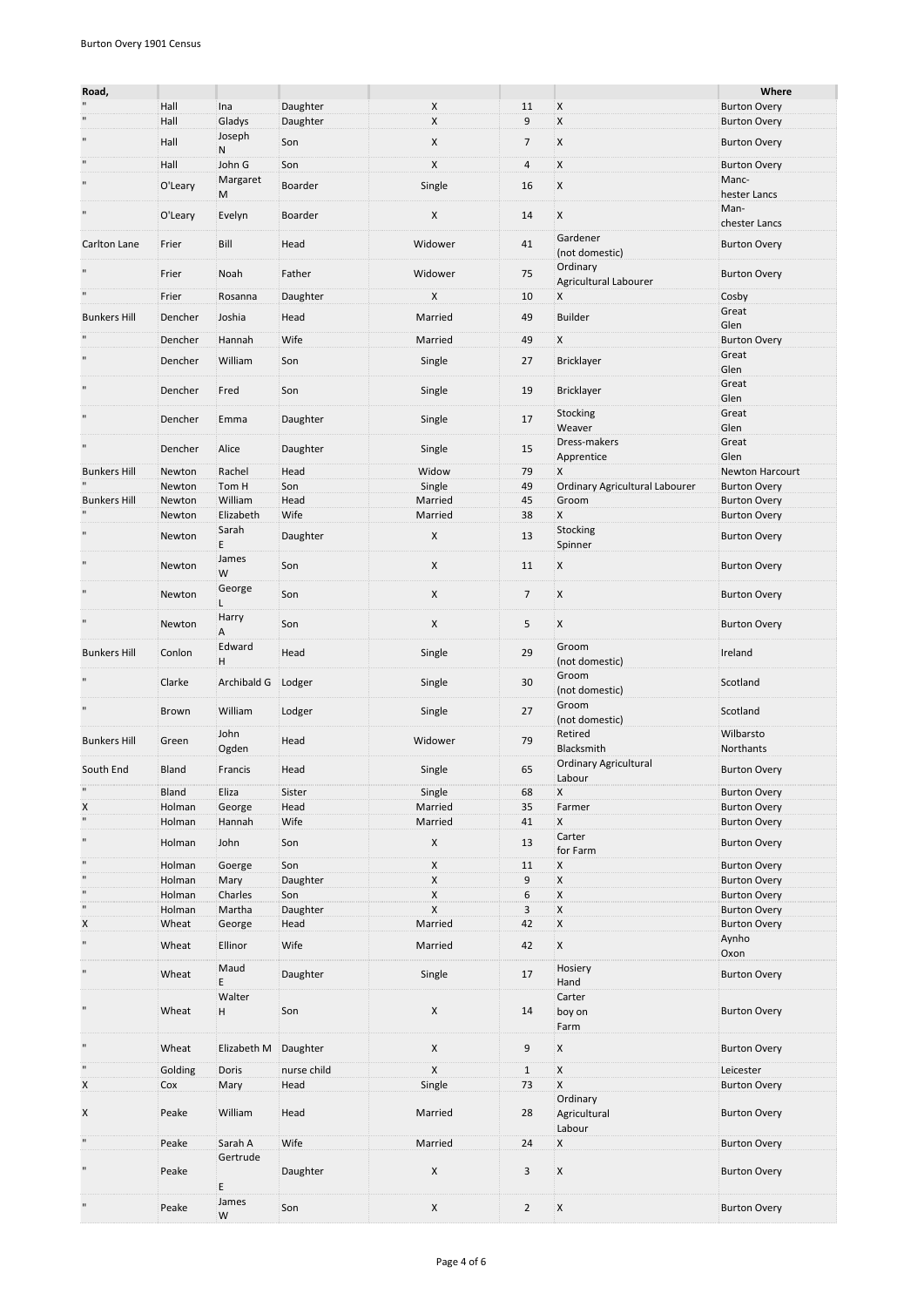| Road,          |                            |                       |          |         |            |                                          | Where                       |
|----------------|----------------------------|-----------------------|----------|---------|------------|------------------------------------------|-----------------------------|
| $\blacksquare$ | Peake                      | Baden<br>$\mathsf{C}$ | Son      | X       | 11months X |                                          | <b>Burton Overy</b>         |
| X              | Hill                       | Geroge                | Head     | Married | 55         | Ordinary<br>Agricultural<br>Labour       | <b>Burton Overy</b>         |
| $\mathbf{H}$   | Hill                       | Elizabeth             | Wife     | Married | 57         | X                                        | <b>Burton Overy</b>         |
| $\mathbf{H}$   | Hill                       | Maud E                | Daughter | Single  | 18         | Hoisery<br>spinner                       | <b>Burton Overy</b>         |
| X              | Wareing                    | John                  | Head     | Married | 45         | Haltris<br>Foreman                       | <b>Denton Lancs</b>         |
| $\mathbf{u}$   | Wareing                    | Ann                   | Wife     | Married | 46         | X                                        | <b>Denton Lancs</b>         |
| $\mathbf{u}$   | Carrington                 | Annie                 | niece    | Single  | 17         | X                                        | <b>Denton Lancs</b>         |
| X              | Ward                       | May<br>Thomas         | Head     | Widower | 60         | Ordinary<br>Agricultural<br>Labour       | <b>Burton Overy</b>         |
| $\mathbf{H}$   | Ward                       | Hannah                | Daughter | Single  | 24         | X                                        | <b>Burton Overy</b>         |
| X              | Jenkins                    | Robert                | Head     | Widower | 61         | Farmer                                   | <b>Burton Overy</b>         |
| $\mathbf{u}$   | Jenkins                    | George                | Son      | Married | 25         | Groom                                    | <b>Burton Overy</b>         |
| X              | Woodruffe                  | John<br>Thomas S      | Head     | Single  | 49         | Grazier                                  | <b>Burton Overy</b>         |
| X              | Smith                      | James                 | Head     | Married | 51         | Painter                                  | Oadby                       |
| $\mathbf{u}$   | Smith                      | Ann                   | Wife     | Married | 50         | X                                        | <b>Burton Overy</b>         |
| $\mathbf{u}$   | Smith                      | Frank                 | Son      | Single  | 19         | Shephard<br>on Farm                      | <b>Burton Overy</b>         |
| $\mathbf{u}$   | Smith                      | John                  | Son      | Single  | 17         | Ordinary<br>Farm<br>Labourer             | <b>Burton Overy</b>         |
| $\mathbf{H}$   | Smith                      | Ellen<br>R            | Daughter | X       | 14         | General<br>Servant<br>Domestic           | <b>Burton Overy</b>         |
| $\mathbf{H}$   | Smith                      | Harry                 | Son      | X       | 13         | X                                        | <b>Burton Overy</b>         |
| $\mathbf{u}$   | Smith                      | Ada                   | Daughter | X       | 11         | X                                        | <b>Burton Overy</b>         |
| X              | Clarke                     | Harriet               | Head     | Widow   | 62         | Knitter                                  | <b>Burton Overy</b>         |
| $\mathbf{u}$   | Chamber-                   | Ann                   | Daughter | Single  | 31         | Cook                                     | <b>Burton Overy</b>         |
| $\mathbf{u}$   | laine<br>Chamber-<br>laine | John                  | Son      | Single  | 17         | Domestic<br>Ordinary<br>Farm<br>Labourer | <b>Burton Overy</b>         |
| X              | Frost                      | William               | Head     | Married | 45         | Farmer                                   | Welton<br>Northants         |
| $\mathbf{u}$   | Frost                      | Catherine             | Wife     | Married | 45         | Χ                                        | Draycott Worcs              |
| $\mathbf{u}$   | Frost                      | William               | Son      | X       | 6          | X                                        | Cotesbach                   |
| $\mathbf{u}$   | Frost                      | Sidney                | Son      | X       | 5          | X                                        | Cotesbach                   |
| $\blacksquare$ | Frost                      | Alice                 | Sister   | Single  | 44         | X                                        | Newbury<br><b>Bucks</b>     |
| $\mathbf{u}$   | Gibbons                    | George                | Servant  | Single  | 15         | Ordinary<br>Farm<br>Labourer             | Shawell                     |
| $\mathbf{u}$   | Looms                      | Matilda               | Servant  | Single  | 19         | General<br>Servant<br>Domestic           | <b>Charwelton Northants</b> |
| X              | Easom                      | Thomas                | Head     | Married | 44         | Joiner<br>And<br>Publican                | <b>Great Glen</b>           |
| $\blacksquare$ | Easom                      | Ellen                 | Wife     | Married | 50         | X                                        | Standish<br>Lancs           |
| $\mathbf{u}$   | Easom                      | Maggie                | Daughter | X       | 15         | X                                        | Great<br>Glen               |
| $\mathbf{u}$   | Easom                      | Percival              | Son      | X       | 11         | X                                        | Great<br>Glen               |
| X              | Coleman                    | Thomas                | Head     | Married | 51         | Plate<br>Layer<br>M.R.                   | Great<br>Glen               |
| $\mathbf{u}$   | Coleman                    | Eliza                 | Wife     | Married | 51         | X                                        | <b>Burton Overy</b>         |
| $\mathbf{u}$   | Coleman                    | Thomas<br>O           | Son      | Single  | 16         | Under<br>Gardener<br>Not<br>Domestic     | <b>Burton Overy</b>         |
| $\mathbf{u}$   | Clark                      | James                 | Visitor  | X       | 11         | X                                        | Birtley<br>Durham           |
| X              | Hunt                       | James                 | Head     | Married | 45         | General Labourer                         | Bow<br>London               |
| $\mathbf{H}$   | Hunt                       | Lucy<br>Α             | Wife     | Married | 36         | X                                        | Kibworth                    |
| $\mathbf{u}$   | Hunt                       | William<br>J          | Son      | X       | 8          | X                                        | Great<br>Glen               |